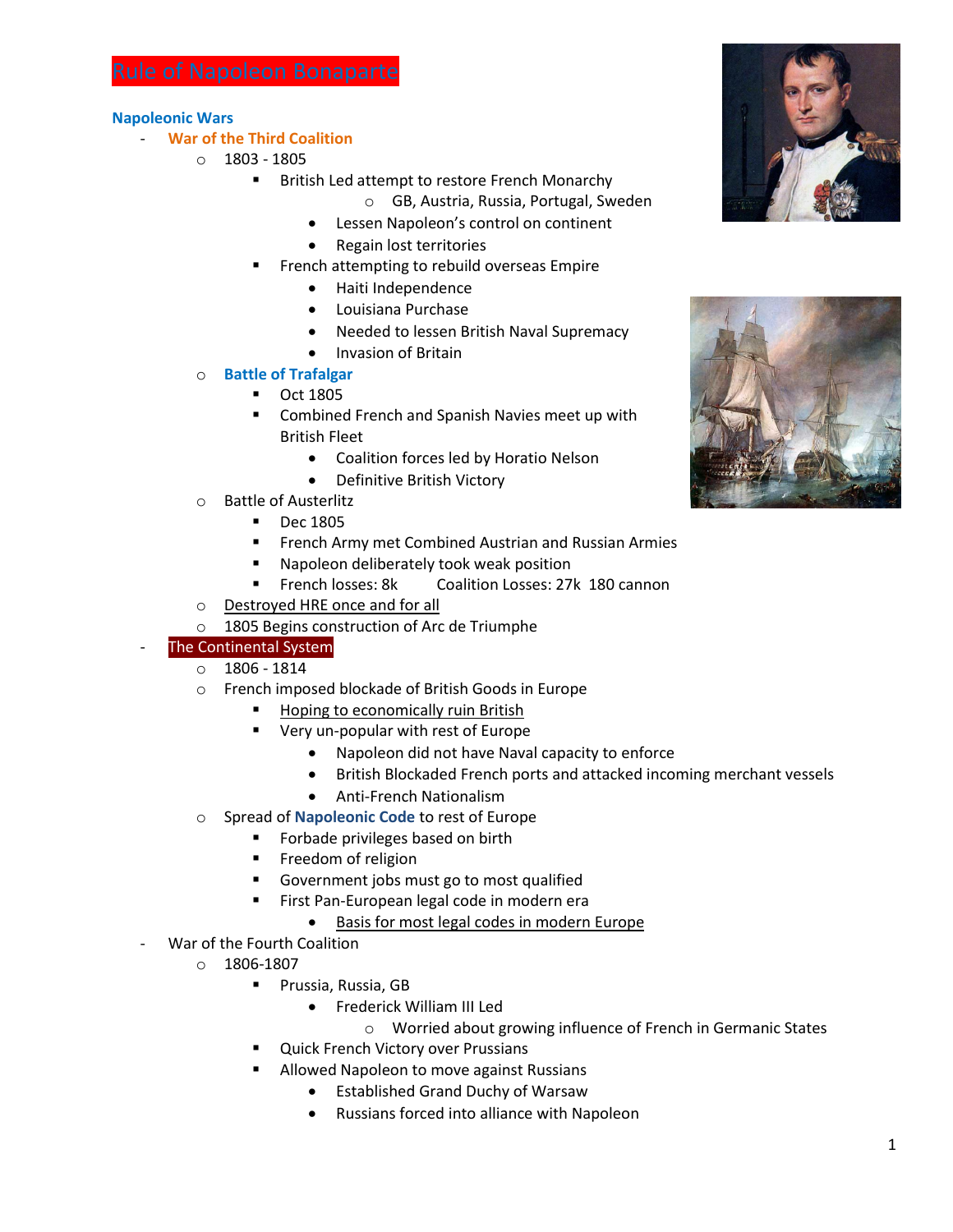# - **The Peninsula War**

- $0 1808 1814$ 
	- **Napoleon attempt to subjugate Portugal** 
		- Further blockade British control on continent
	- Captured Lisbon Dec 1807
	- **EXECTE:** Settle dispute between Charles IV and his son Ferdinand
		- Napoleon installs brother Joseph as Spanish ruler
		- Led to a general uprising against French Rule
		- French Forces in Portugal now cut off
			- o British Forces enter and cut French to pieces
			- o Stupidly transport French soldiers back to France
	- Napoleon Forced to take personal command
		- Faces Duke of Wellington
			- o Turns into war of attrition
- o War of the Fifth Coalition 1809
	- Austrians see chance to regain lands
		- Major victory for Austria at Aspern-Essling
	- French Victory
		- Harsh surrender terms for Austria
		- Nationalism boost in Germanic Countries

# - **Russian Campaign**

- 1812
	- Grande Armée Began invasion with 600,000 French and Foreign Troops
- Battle of Borodino
	- Technically a draw, but Russians forced to give up Moscow
- o Wintering in Moscow
	- Sept 14, 1812 Fire destroys most of Moscow
	- Napoleon forced to retreat
- German War of Liberation
	- o 1813
	- o Battle of the Nations (Battle of Leipzig)
	- Final Major Battle
- Frankfurt Proposals
	- o 1813
	- o Offered by Metternich
	- o Napoleon to remain as Emperor
		- Keep Rhine border and Belgium
	- o Napoleon rejects
- Quadruple Alliance
	- o Prussia, Austria, Russia, Great Britain
- Restoration of the Bourbons
	- o 1814
	- o Louis XVIII
		- Louis XVI's brother
			- **Sat out revolution in Austrian Netherlands**
	- o Constitutional Charter of 1814
		- Constitution Monarch